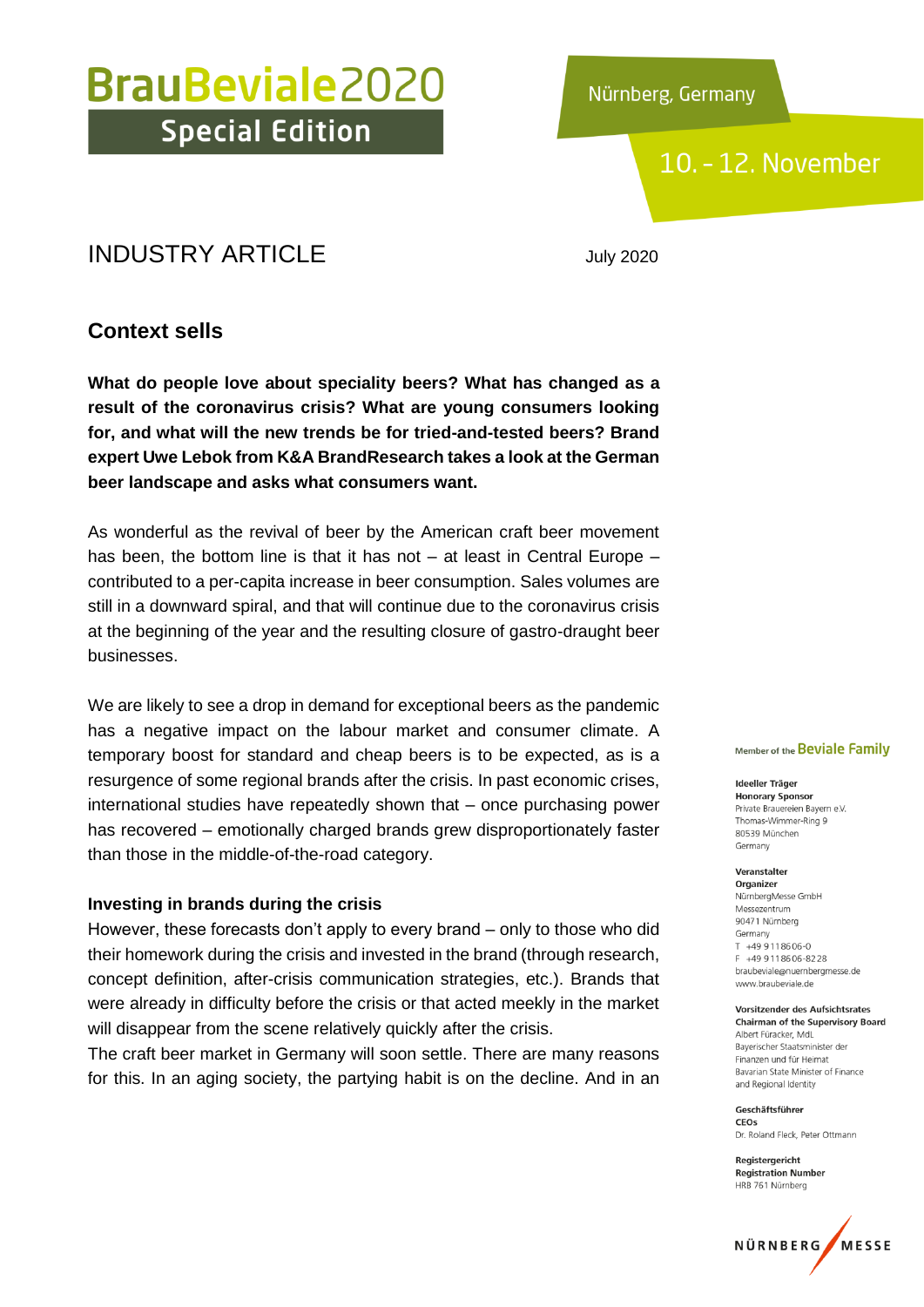### 10. - 12. November

immigration country such as Germany, not every young consumer is automatically a beer lover. This also still applies to the majority of women. The brewing industry has yet to create any market-effective consumption occasions for these potential target groups.

#### **Generation YZ: multi-optionality instead of brand loyalty**

In the strongly experience-driven generations Y and above all Z (born in 1995 and later), young consumers have grown up as digital natives who have grown up with maximum choice, multi-optionality, the principle of equal terms and a desire for the immediate satisfaction of their needs.

The greater the choice of options, the less likely it is that consumers will always opt for one and the same offer. And the earlier a generation comes into contact with multi-optionality and immediacy in the course of their lives, the stronger the effect.

#### **Purchase criteria from the consumer's point of view**

Despite or perhaps because of dwindling brand loyalty, interest in 'small' breweries has grown in recent years – with market growth also in the younger generations of consumers. This is less due to the clarity of the brand image of the various regional beers than it is to Gen YZ's desire to support regional producers (Robin Hood Syndrome) or to identify themselves in the (imagined) peer-group context with locally authentic originals.

Regional suppliers and their (supposedly) regionally typical varieties help consumers today to differentiate themselves through their beer consumption. For the majority of consumers, pilsner, which is still the most widely drunk variety, has become an interchangeable mass product.

To have a broad impact, the varieties must be easy to drink and easy to integrate into everyday life: the more drinking occasions or contexts we as consumers associate with a brand, the easier it is to penetrate the market.

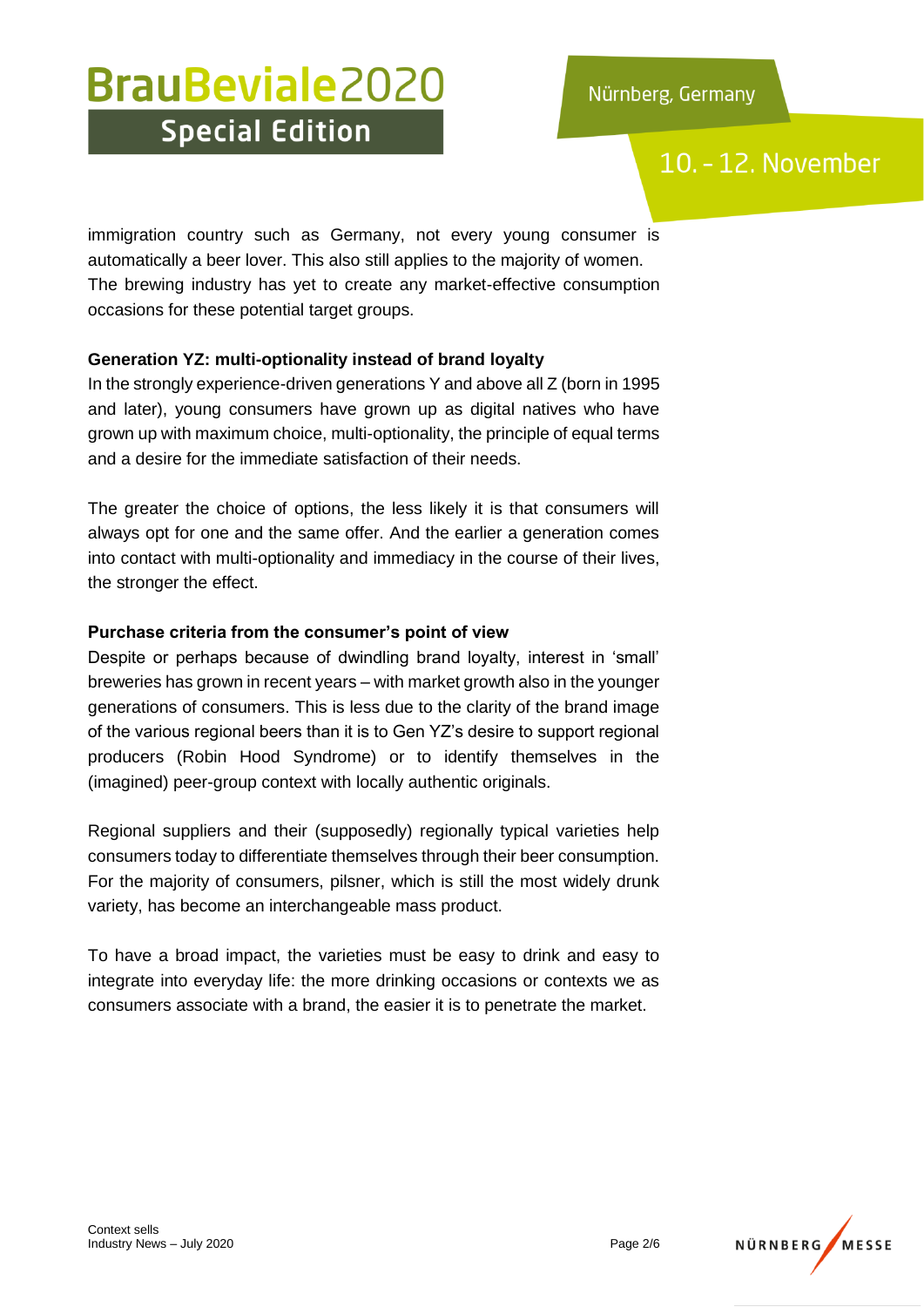10. - 12. November

#### **Consumer knowledge is not expert knowledge**

One fact must always be emphasized: consumer knowledge has nothing to do with the expert knowledge of the brewers. Most consumer knowledge is superficial. Those who don't speak the language of the consumers are not understood. And those who have nothing exciting or unusual to say are forgotten or ignored.

#### **Taste, storytelling and cultural imprinting**

It's true that all consumers want 'better beer quality'. However, they can rarely define that precisely, as it is a collection of facts, sensitivities and their own subjective assessments. Taste experiences with the product are a key driver for the evaluation of its quality.

There are also other characteristics that support the consumer's image of a high-quality beer. Word of mouth and unusual brand signals or messages (storytelling) are just as much a part of this as 'cultural imprinting' (Kevin Simmler): consumers want to be seen in public with a product, to distinguish themselves among their friends and to differentiate themselves from 'the others'. As an illustrative example, Augustiner is a Munich beer, but younger, 'free-thinking' consumers consciously choose Giesinger.

#### **Cellar beers, pale beers – why are they making an impact?**

Standard regional beers such as pale beer and cellar beer became Germany-wide specialities virtually overnight and can look back on considerable success in terms of popularity and purchase frequency in recent years – especially among experience-hungry Gen YZ consumers (born in 1980 and later).

What's behind that success? Pilsner has been experiencing a continuous decline for years. Wheat beer – a Bavarian speciality – enjoyed a temporary high, but for its contextual staging it needs the slow pouring ritual and a cultivated coziness in a 'Bavarian' setting. In the age of speed and immediacy, these are not ideal contextual conditions for all wheat beers.

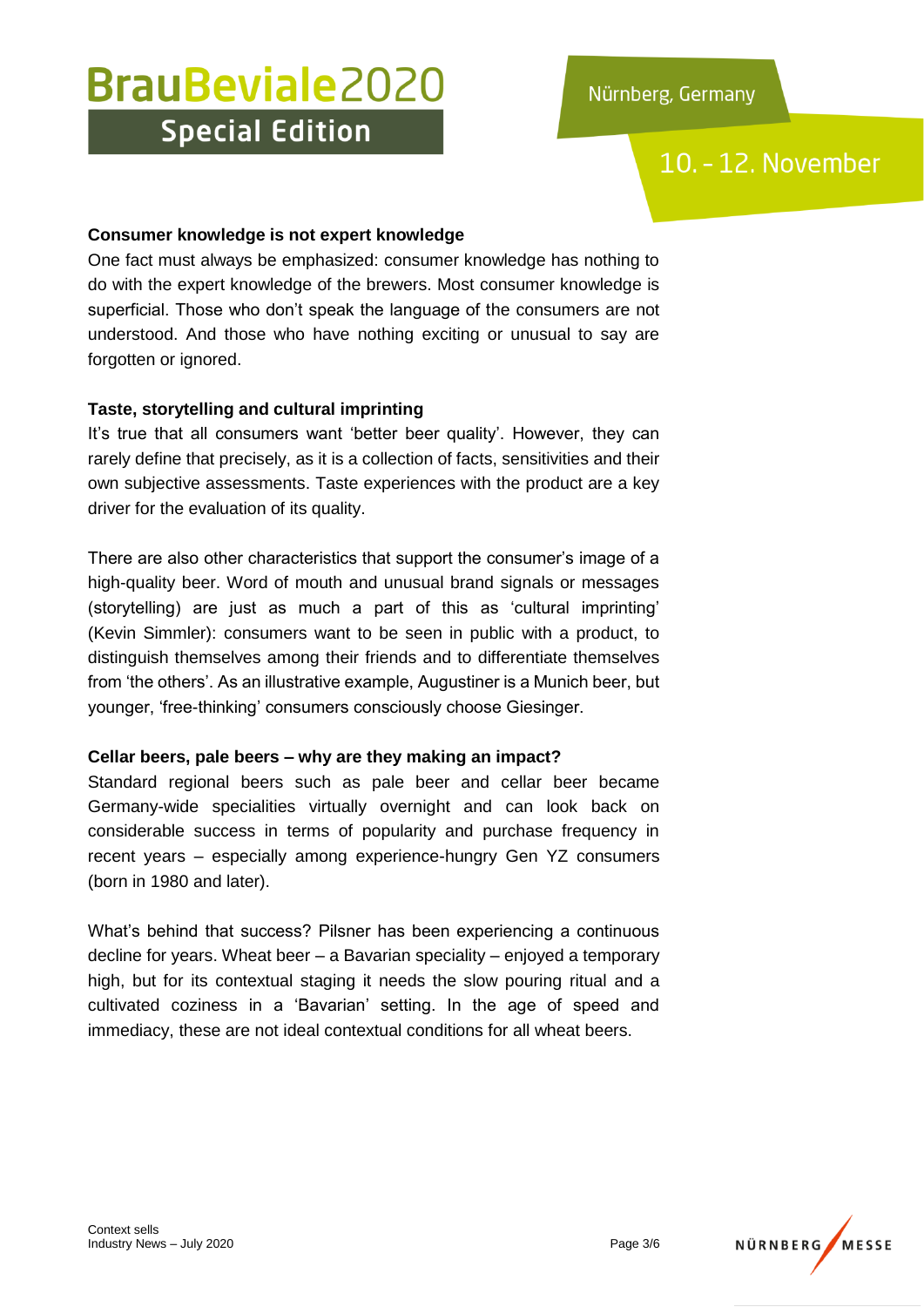### 10. - 12. November

Pale beer, on the other hand, is less complicated, and creates a psychological proximity to Bavaria, its way of life and its culinary delights. The idea of drinking with friends and the smooth taste make the product appear lighter without having to forgo the white-and-blue Bavarian atmosphere in the mind. It surely also helps that Bavaria is a high-profile holiday and leisure region, unlike Cologne and its Kölsch beer, which continues to lead a local niche existence.

Naturally cloudy cellar beers impress thanks to the authentic craftsmanship of Franconian brewers. These days, breweries such as Gold Ochsen, Köstritzer, Krombacher, Franziskaner and Störtebeker all offer the Franconian speciality – which has liberated this variety from its regional niche.

#### **Beers with potential**

Sales of non-alcoholic beers are currently growing, and there is certainly growth potential for export and lager. However, many other brewing styles still operate in the micro sector, among them witbier, gose, pale ale and IPA – all of which are difficult to explain to consumers in terms of taste, concept and occasion.

'Lean' beers have it easier than styles that are bulky in taste or heavy in appearance. If we look at wine consumption, we discover a similar dynamic, as consumers tend to favour lighter, fruity cuvee wines over heavier, alcoholrich products. For this reason, lager and export beers are best-positioned to be rediscovered by a new generation of consumers. Export in particular is largely unknown to many Gen YZ consumers, but it is very different now to popular associations carried over from the 1980s.

#### **Context is key**

Today, contexts introduce people to beers more quickly and efficiently than long explanations. Oktoberfest beers are likely to be on sale across Germany even though the Oktoberfest event in Munich is cancelled. After all, the neotraditional Wies'n season in autumn has become an established entry on the calendar for many consumers.

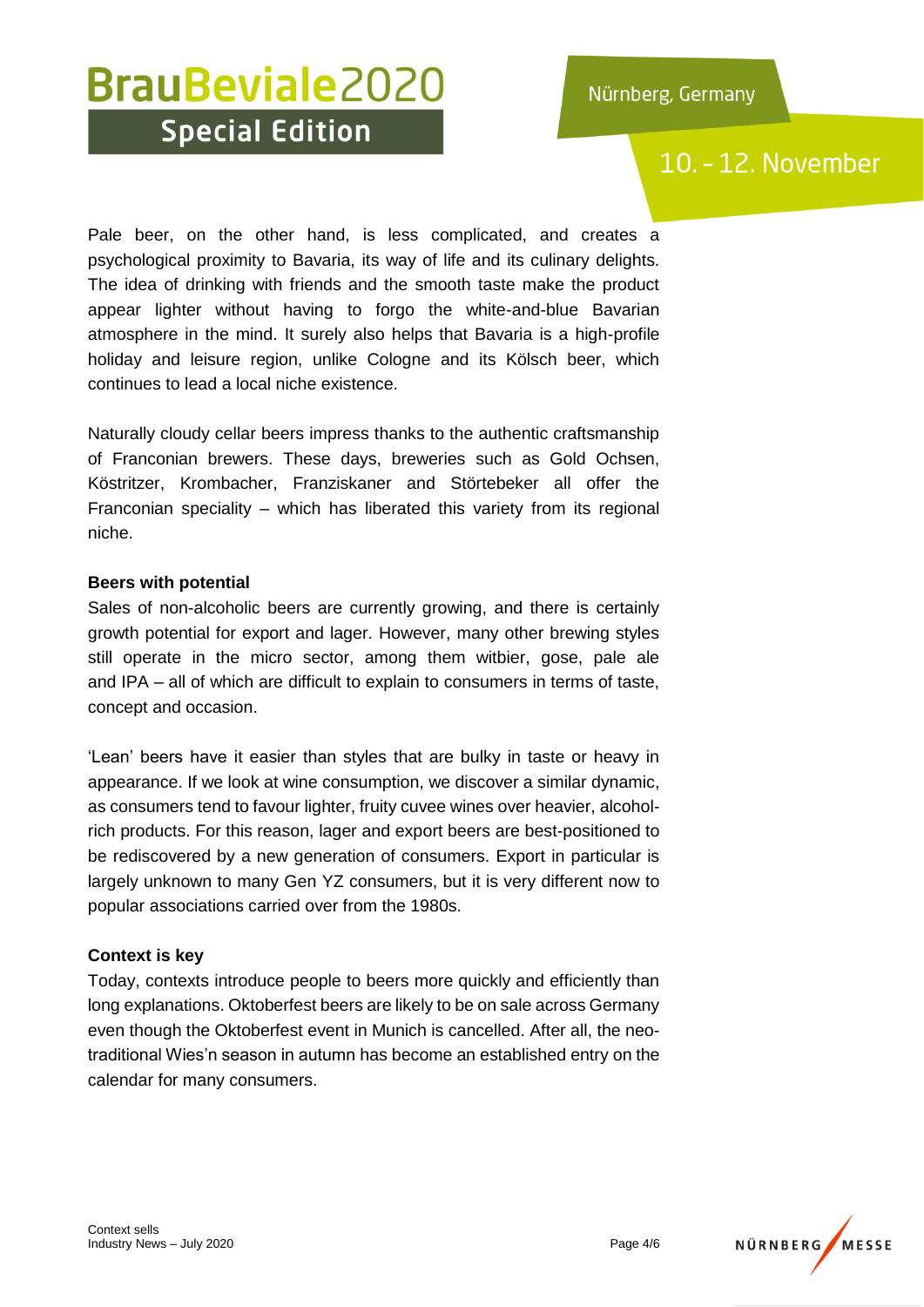### 10. - 12. November

Mahrsbräu from Bamberg has also managed to revive the regional fortunes of light beer, which had been something of a non-starter for decades. What flavour do young beer drinkers prefer – a Mahrs summer pilsner or a Mahrs light beer? Pilsner, märzen, landbier and the like can be positioned more effectively for consumers if they are marketed with catchy names such as 'cattle-drive beer', 'ham hock beer', 'weisswurst wheat beer', 'carp gold', or a special Halloween 'witches' brew'.

We are all human and for most of us, many of the old clichés still apply: a picture is worth a thousand words – and you eat with your eyes first!

#### **Understanding and serving consumer contexts**

The courage shown by some brewers in rethinking products from the consumer point of view is not only praiseworthy, but will also make the difference between survival and failure for many after the coronavirus crisis. Those who fail to use the time to think laterally, and to understand consumer contexts today and apply them tomorrow, can – especially in times of crisis – go under faster than other brewers are able to imitate forwardthinking successful cases. COVID-19 has caused pain and suffering in many a brewery. However, a number of brands and beer styles have been in crisis for years – well before coronavirus reared its head. Crises can also bring opportunities with them.

So why is there so little investment in developing new directions for beer based on the consumer?

#### **Contact for press and media**

Sabine Ziener, Christina Freund T 49 911 86 06-83 55 F 49 911 86 06-12 83 55 christina.freund@nuernbergmesse.de

For all press releases, more detailed information, photos and videos please visit our newsroom: **www.braubeviale.de/en/news**